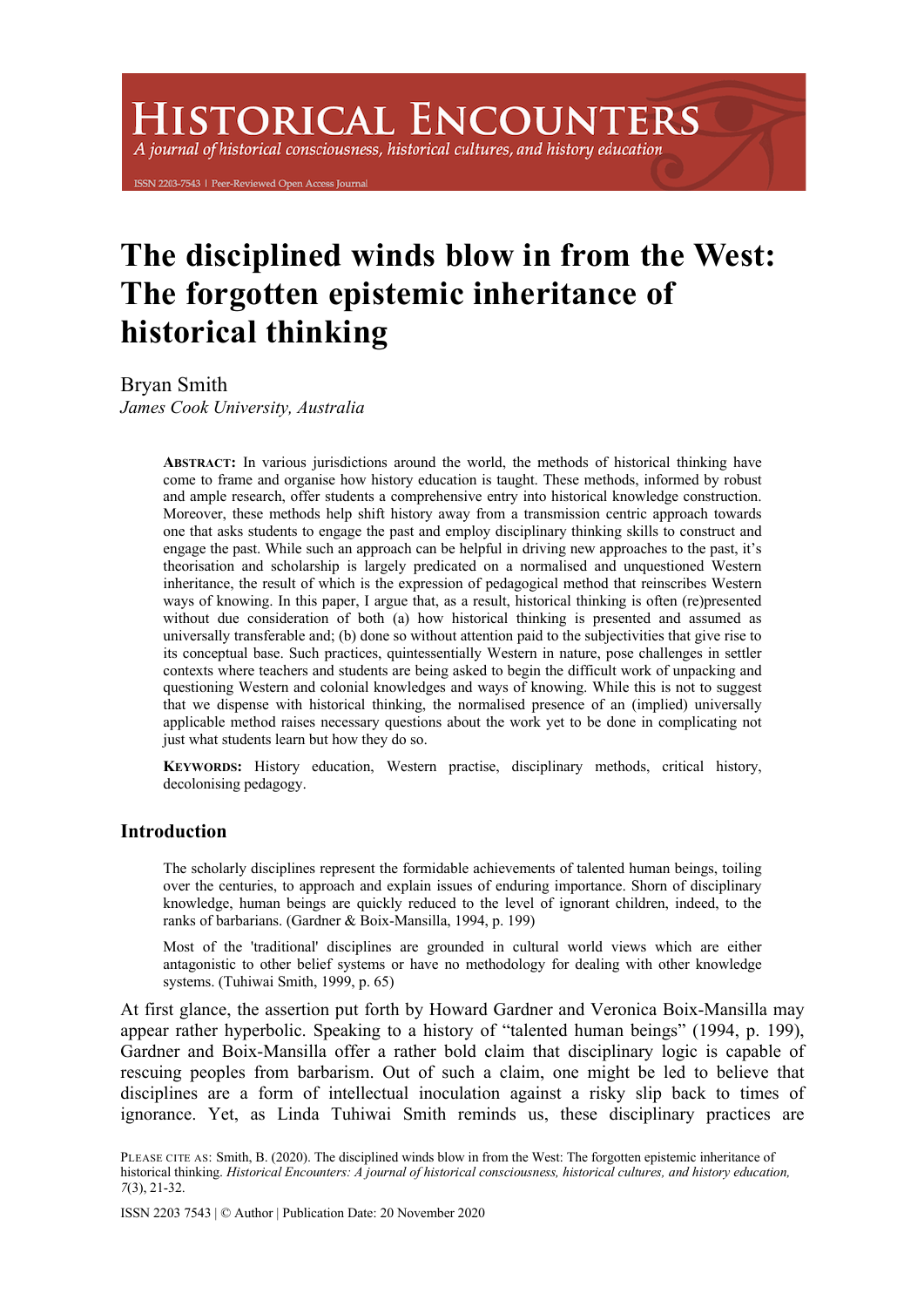antagonistic or incapable of dealing with certain forms of knowledge. This is largely because they are the "formidable achievement" of certain people and contexts, that is, (those in/of) the West. Gardner and Boix-Mansilla's argument here exemplifies such naivety to context and, I would argue, deference to disciplinary thinking as universally applicable and naive to the cultural worldviews from which they arise is common in education. In history, this can be seen in the work of historical thinking, a pedagogical method over how to think historically that engages with the, "richer and deeper disciplinary understanding that comes from knowing how history is made" (Sandwell & von Heyking, 2014, p. 1). Leveraging the taken-forgrantedness of Western thinking – the articulation of knowledge absent the subject and a position from which knowledge is presented as a "Truthful universal knowledge" (Grosfoguel, 2007, p. 213) that is unaware of "the effects, and limitations, of its geographical location" (Alcoff, 2017, p. 397) – I suggest that historical thinking scholarship, as an unabashedly Western way of thinking for history pedagogy, inherits unresolved epistemic commitments to knowledge that risk reproducing the normative place of Western ways of constructing the past.

In this paper, I argue first that disciplines and their attendant practices cement Western thinking and in so doing, frame the terrain of legitimacy and codify the West in how we teach and learn. Further, I suggest that historical thinking, as a product of and support for Western disciplinary practice, inherits its epistemic presumptions and re-asserts it through the translation of disciplined thinking into pedagogical theory. This, I suggest, becomes clear when we look to historical thinking scholarship's adoption of Western disciplined thinking and the consequences of this, namely, presumptions of universal methodological applicability and the evacuation of the subject (that is, theorists) from critical consideration.

#### **Disciplined knowledge**

Beginning with the Enlightenment, Western scholars sought to coalesce around particular epistemic framings for knowledge generation and dissemination (Tuhiwai Smith, 1999). With the ascendancy of beliefs in the pursuit and possibility of rationality, reason and the rendering of all symbolic and material existence as definitively intelligible, the West heralded into consideration a particular epistemic framing. Here, precision, careful method and deference to universal notions of rational ideals served to anchor thinking in and through defensible modes of thinking and knowing. Anxieties about the need to discover universal truths led to the creation of a curated set of methods and ontologies, each speaking to (explaining) different aspects of humanity and the natural world. The domains in which these ideas flourished disciplines — sought to circumscribe the terrain of knowledge and manage intrusions of folklore and mythology that threatened the noble pursuit of reasoned and rigorous knowledgemaking, that is to say, Truth.

What, though, are disciplines? First, disciplines are often presented as circumscriptive with respect to what counts as legitimate knowledge claims. As Freebody argues, a discipline,

refer[s] to a tradition of inquiry that provides a coherent suite of answers (what the answers are, how definite they are, and how shared they are) to questions such as: What counts as evidence? What counts as reliability? What counts as fact and opinion, and what is the relative significance of each in proof of truth and value? What do the 'right answers' look like and what are the 'right' ways of finding them? Is the main goal documentation, explanation or interpretation? What does the appropriate relationship between expert/teacher and novice/student look like? (2006, p. 11)

Similar sentiments about inquiry are echoed by Krishnan (2009) who suggests that one of the principle characteristics of disciplines is the articulation and use of specific methods to support "the organisation of learning and the systematic production of new knowledge" (p. 9). These methods contribute to the essential "regulatory practices" (Turner, 2006) that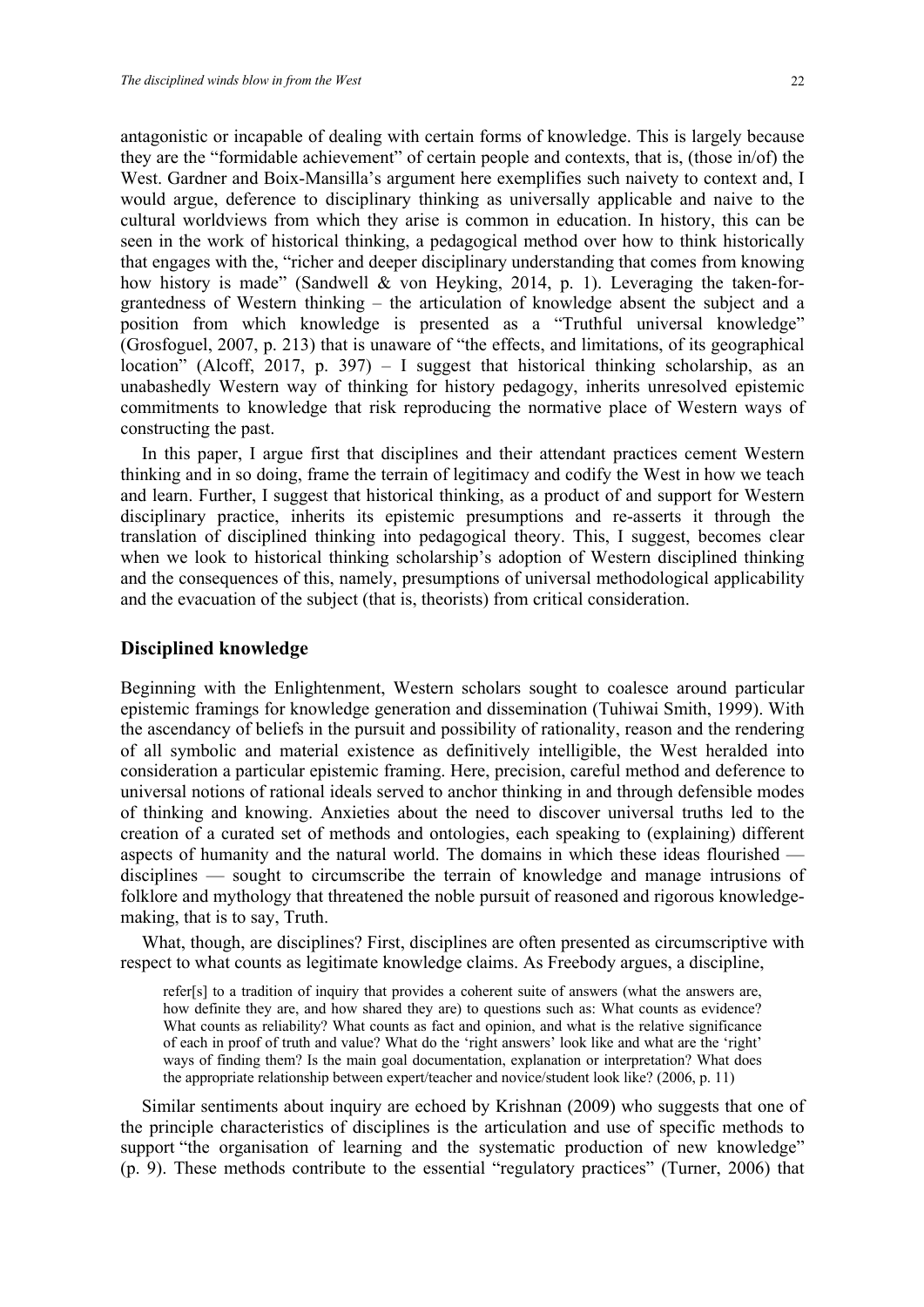comprise the guiding force of disciplines; these practices (methods) police the creation of "legitimate knowledge" as meaningful deviation risks undermining the coherence of the discipline. Each discipline engages in this uniquely, deploying their own methodological framing to guard access to legitimate knowledge. Take Shulman (1981, p. 6) who argues that.

what distinguishes disciplines from one another is the manner in which they formulate their questions, how they define the content of their domains and organize that content conceptually, and the principles of discovery and verification that constitute the ground rules for creating and testing knowledge in their fields.

What distinguishes disciplines, then, is not their divergence with respect to the place of methods or "principles of discovery" but how they define what these look like, an argument echoed by Post (2009).

Second, disciplines require particular ways of communicating knowledge. Speaking to this notion, Tusting and Barton suggest that disciplines include, "recognised practices for data or source collection and analysis, and also with specific forms of writing – established genres and discourses for conveying the knowledge created by the discipline, which are structured in recognisable ways" (2016, pp. 16-17). To be a member of the disciplinary community, one must speak and communicate through the expected forms. A discipline, drawing on and normalising particular Discursive practices — ways of being and expression (Gee, 2012) cements practices and theories which in turn provide a specific and expected vocabulary, identification, and mode of presentation.

Finally, disciplines have a lineage, anchored in the work of heroes. Much like historical narratives which often root themselves in the stories of individual and collective experience, disciplines often seek to ground themselves in the accomplishments of key figures. In history, Leopold von Ranke is often advanced as the discipline's key figure, the one who articulated the discipline's key methodological principles. Von Ranke, "Father of the historical profession" (Fallace & Neem, 2005, p. 330), is credited with furnishing future historians with the methodological and epistemic tools to intelligibly render a narrative of the past. Prioritising a sense of fidelity with the evidence, von Ranke sought to delineate a clear vision for what history was and could be. While historiographical work has been theorized beyond Ranke's rather empirically minded and 'objective' concerns, Ranke's imprint on the discipline is quite marked (Barber, 1982; Boldt, 2014).

While definitions of disciplines are inherently multifaceted — Sugimoto and Weingart (2015) suggests the landscape of definitions is akin to a kaleidoscope — the three characteristics above often serve as key guiding features of contemporary disciplines. What has yet to be noted, however, is how these three principles are not neutral or derived from universal principles. Indeed, disciplines can become 'guilty' intellectual practice by virtue of their use divorced from consideration of their historical and epistemic origins.

#### **The guilt of disciplines**

Disciplines, Becher (1989) reminds us, are spaces of "recognizable identities and particular cultural attributes" (p. 22), their cultural features preserving, instantiating and reifying, "their traditions, customs and practices, transmitted knowledge, beliefs, morals and rules of conduct, as well as their linguistic and symbolic forms of communication and the meanings they share" (p. 24). Crucial here is the observation that disciplinary spaces are built upon a series of historical practices, folk heroes, and a "machinery of socialisation" (p. 25) that serves to secure particular elements of the discipline. As productions of Western conceptions of knowledge as bounded entities, these practices, modes of conduct and socialisation requirements are inescapably Western in flavour.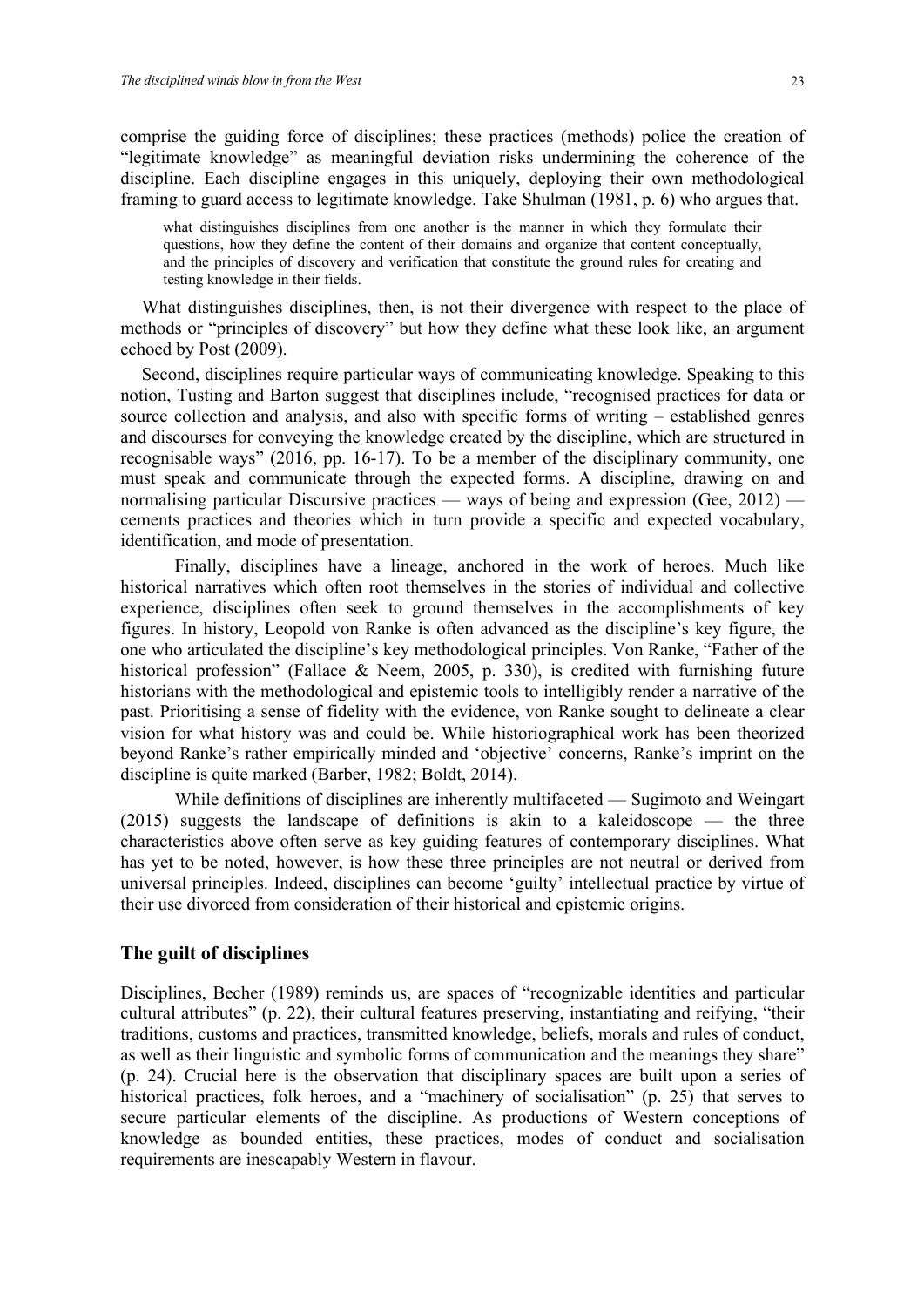As noted in the epigraph, disciplines as a Western intellectual construct cannot be understood as something innocent. As a product of Western tradition, the kinds of vocabularies, theories and approaches to knowledge production that disciplines demand and command are indelibly marked by certain forms of thinking. To think in a disciplinary fashion — to use its epistemic toolset — is to think through the intellectual lens of the West, to defer to what Hirst (1974) might call its form of knowledge. This is particularly problematic in spaces where we work to address the vast series of exclusions that Western logics have enacted, justified and thrived on, particularly those in colonised spaces where exclusion was, and remains, the *modus operandi* of everyday life. The challenge here is perhaps not all that surprising; as part of what Walter Mignolo (2011) calls the "Western Code," the belief that Western epistemology can claim a monopoly over and universalise logics, disciplines are complicit framing devices that perpetuate Western languages, questioning and intellectual heroes, the consequence of which is the normalisation of methodological and epistemic exclusion. Disciplined history specifically engages in an "imperialism of categories" whereby the disciplinary approach exercises a hegemony that all but disavows other forms of knowing (Nandy, 1995). In what follows, I suggest that historical thinking, as a disciplined practice, risks reinforcing Western disciplined practice as a taken for granted mode of entering into knowledge production and its attendant exclusions. Specifically, I suggest that historical thinking's disciplinary language and intellectual culture is fundamentally Western in nature, exemplified in two quintessentially Western practices: an implicit claim to universal knowledge/method and an evacuation of the subject from consideration.

#### **Historical thinking and its Western essence**

Macrohistorians today go about their scholarly work using the historical methods developed largely in the West since the sixteenth and seventeenth centuries and refined by professional practice in the last century or so. One does not need to be a devotee of Edward Said and postcolonial thinking to wonder whether this involves a measure of intellectual imperialism [...] it seems ironic to operate functionally as if the historical methods and practices developed and used by the academy in the West exhaust what we can say meaningfully about the past (Yerxa, 2009, p. 7).

As an area of research and scholarship arising out of the UK and moving across the West (Pollock, 2014), historical thinking is shaped by Western practice by virtue of its adherence to disciplinarity. Further, I warrant that historical thinking mobilises the aforementioned "Western code" (Mignolo, 2011) to crystallise Western thought as the only mode of knowing that can support 'real' historical work. Take, for instance, Michael Marker's claim for reimagined historical and disciplinary work. For Marker, "academic disciplines and approaches to scholarship are culturally biased and hegemonic in confrontation with Indigenous placebased knowledge" (2004, p. 103). Applying this line of thinking to history education, Marker (2011) calls for a better approach to the past that attends to the past beyond the comforts of the Western frame. In response to this, claims have been made that an effort to Indigenise historical consciousness does not respect nor meet the needs of contemporary contexts. For instance, Seixas (2012) suggests that Marker's call for non-Western modes of knowing the past do not warrant serious consideration because, "once indigenous ways of knowing are actually part of the textbook's way of knowing, then who will be able to object to histories based on Islamic cosmology, Biblical fundamentalism and Haitian voodoo?" (p. 136). Elsewhere, in a consideration of colonial historical practices and Western hegemony, Seixas suggests that "within the context of public educational systems, however, it [recognition of differential approaches to historical work] will fail to satisfy the demands of fundamentalist religious movements, aboriginal activists and *other antimodern tendencies* [emphasis added]" (Seixas, 2017a, p. 68). Further, the inclusion of "aboriginal historical consciousness" risks,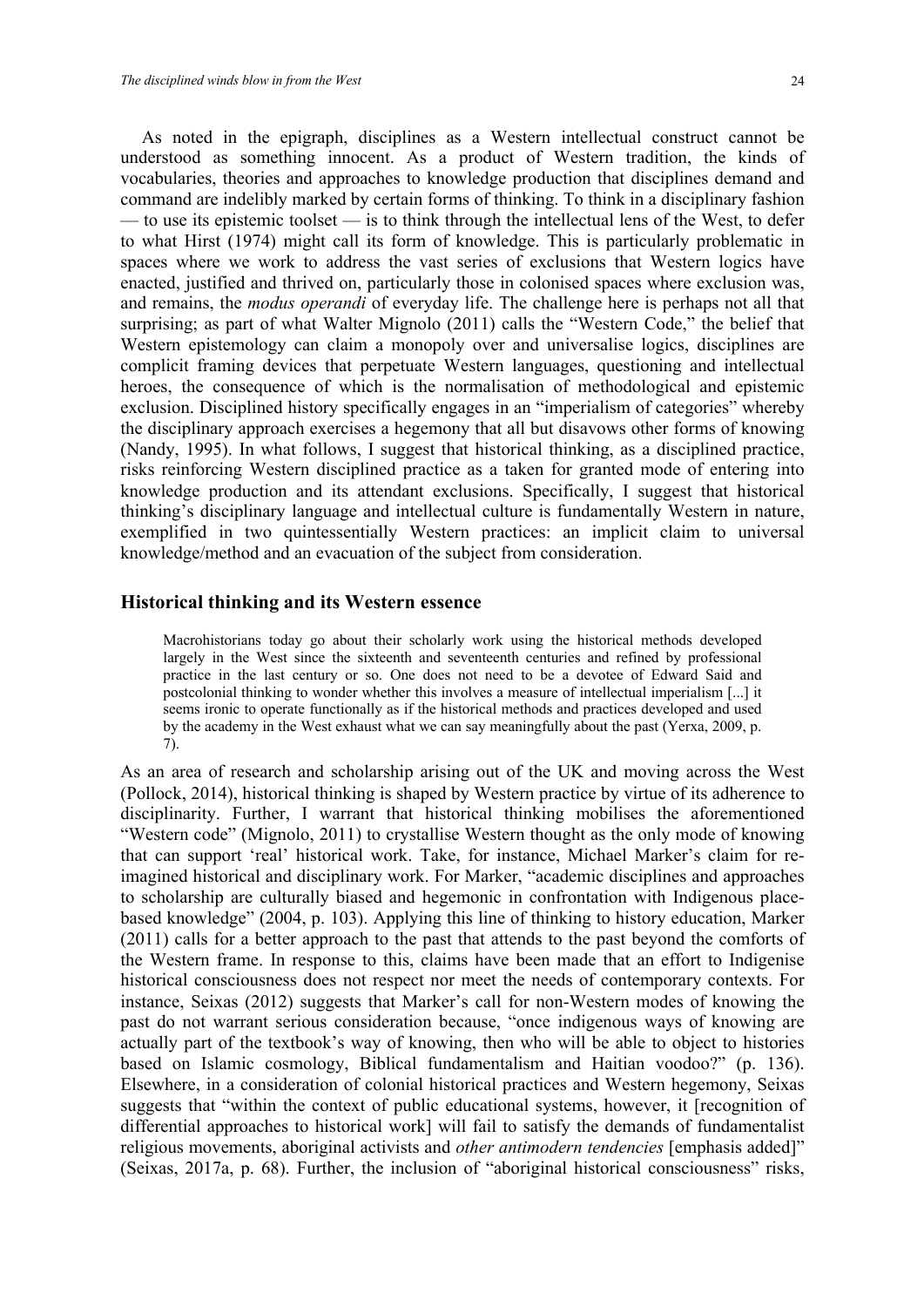they suggest, relativizing standards of truth and access to the past, framing this as an affront to the truth-telling capacity and right of more modernist/disciplinary thinking. <sup>1</sup> This kind of thinking is an extension of what Brownlie (2009) identifies as the easy accommodation of some lines of thought (for example, vignettes in a textbook) and the dismissal of modes of encountering and understanding the past that do not fit into, "the existing forms, epistemologies, methodologies, and interpretive frameworks" (p. 36) of academic approaches to history.

The kinds of uncritical deference to Western logic exemplified above in defence of historical thinking is a particularly acute manifestation of disciplinary thinking obscuring, ironically, the effects of history on knowledge of the present. However, it is not an isolated concern and rather, the defence of and deference to Western logic is symptomatic of the field's unresolved and evasive position with respect to fundamental issues: the universalisation of Western disciplinary practice and the evacuation of the subject.

#### **The universial and vanishing Western backdrop**

The first concerning deference to Western logic appears in the unquestioned presentation of historical thinking as universally applicable across pedagogical contexts (something manifest in concrete ways in the emphatic uptake of historical thinking in places like Australia and Canada in similar ways). As a product of Western epistemology that believes in a capacity to construct knowledge from a "god eyed view" (Grosfoguel, 2007), historical thinking scholarship does little to acknowledge and theorise the consequences of its Western inheritance, a natural consequence of being birthed out of a tradition averse to an "epistemic self-awareness." This is evident in cursory acknowledgments of the West as the origin of historical thinking only with the West's impress ignored in favour of "god eyed" theorisation of historical practice.

As noted, in the presentation of a method rooted in the Western epistemic tradition, historical thinking is acknowledged as a product of the West but once done, the West melts away, no longer needed as an identifier (see Lévesque, 2008; Seixas, 2017b). Elsewhere, the presence of "historical thinking" is given an origin in the American context only to persist later as a contextually independent idea that can apply to the practice of history more broadly (Lévesque, 2011). Similar presentational techniques occur in conversations of assessment, with Ercikan and Seixas (2015) beginning from the premise that the European/North American distinction in practice and theory is a given. This results in the promulgation of a powerful fiction that history and our (disciplined) entry is to be understood as only worth knowable through the Western episteme; the West is a given and unproblematic origin point, not worth critical attention as an influential intellectual frame. As Stuart Hall (1992) reminds us, the West has long been both an "organizing factor" and "the organizing concept or term in a whole way of thinking and speaking" (p. 187) and in presentations of historical thinking, the West has been granted the role as organizer of historical methods for future pedagogical work with little concern.

In a different sense, the West is elided as a conceptual and historical influence, a practice common in thinking that conflates the West with everything. For instance, Drake and Brown (2003) simply present historical thinking as a finalised accomplishment, epistemological considerations abandoned in favour of the methodological capacity. Perhaps more powerful however is the presumption of Western context, made possible through inference. For instance, Seixas and Morton (2013) suggest that, "this framework allows for *progression* [original emphasis]: students can use the concepts to move from depending on easily available, commonsense notions of the past to using *the culture's* [emphasis added]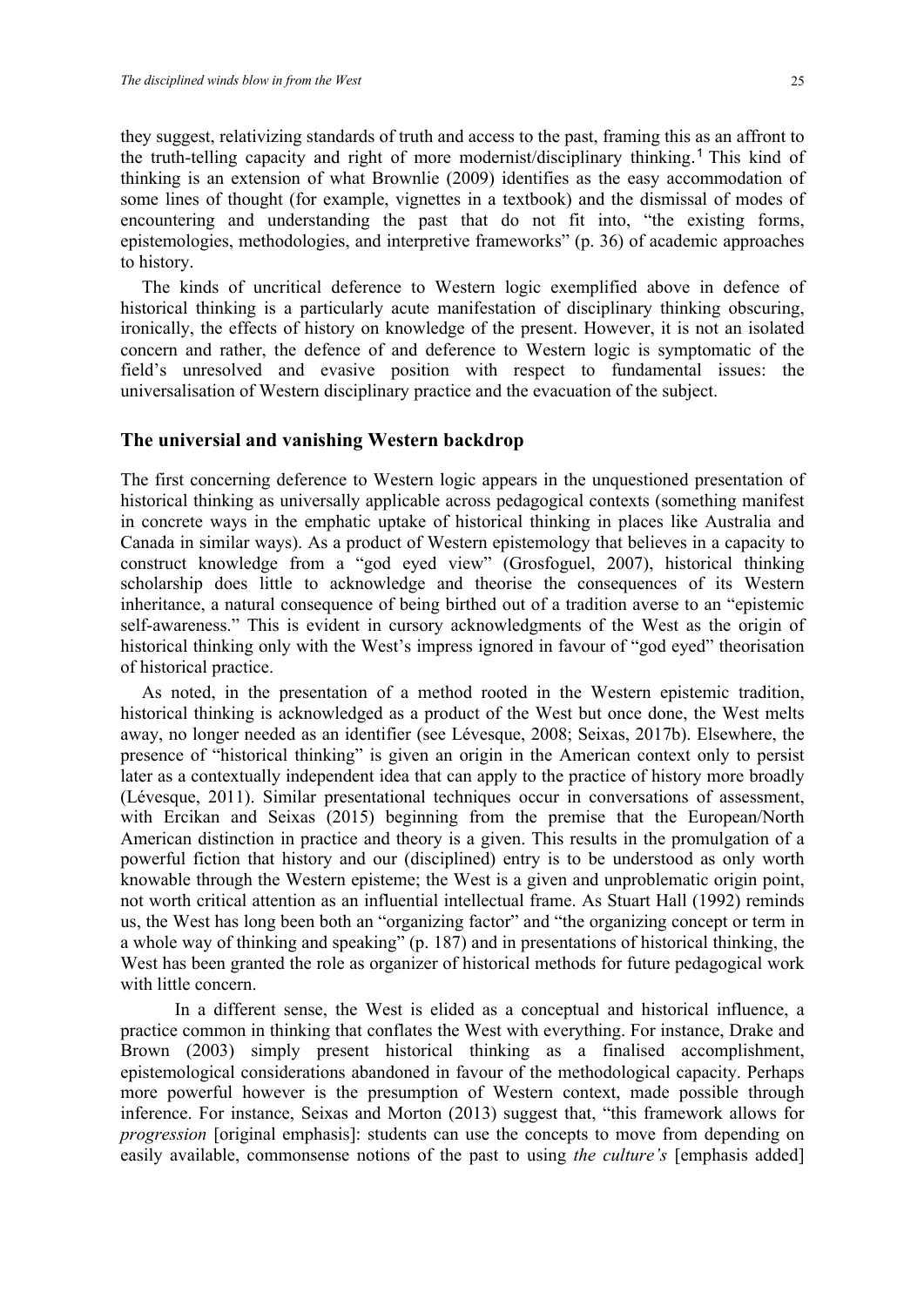most powerful intellectual tools for understanding history" (p. 3). While the notion of culture is without qualification, the suggestion that these concepts are those that "academic historians" use and that the "culture's tools" are from the discipline of history weds "our culture" with the context from which the disciplinary tools arise and continue development, that is, the West. Elsewhere, Roberts (2013) similarly elides the Western framing of the past, albeit in a different sense. For Roberts, disciplinary thinking is critical in preserving "our [Australian] democracy" and "our [Australian] society." Who is the "our"? Left ambiguous, it's impossible to pin down directly but as Harrison (2013) argues, the skills as outlined in the Australian Curriculum centre a "western epistemology that relies on the production of knowledge as disembodied" (p. 218). Further, they suggest that this, "will continue to suit those students who divide up their world in these ways" through "objective" skills such as "significance" and "cause and effect" (p. 221). The preservation of "our" democracy and society, then, is coupled with Western concepts which have the potential of better serving some. Said differently, those who find value in Western thinking are best suited to imagine and trace what is required to preserve "our" society. In each example, the West haunts the logics of argumentation, with disciplinary logic coming to be useful for all (or so it is presented).

#### *The evacuated subject*

Once upon a time scholars assumed that the knowing subject in the disciplines is transparent, disincorporated from the known and untouched by the geo-political configuration of the world in which people are racially ranked and regions are racially configured (Mignolo, 2009, p. 2).

I come to this work as a racialised white, middle class, cis-gendered male, whose upbringing in Canada and migration to Australia have been, and remain, centred and privileged by virtue of a white possessive logic that writes into the symbolic and material spaces of *here* a pervasive whiteness that I can be written into as someone who belongs (Moreton-Robinson, 2003, 2015). Given that our epistemic dispositions are determined, largely, by our "loci of enunciation" (Mignolo, 1999), I would be remiss not to attend to the role of my enunciantory locus for this indelibly marks the kinds of thinking that I do and, to a great extent, the kinds of thinking that I have long been trained to engage in (including disciplined thinking). As a subject whose corporeality is read comfortably into dominant discourses and patternings of supremacy, I was educated in a way and continue to be read and (re-)imagined in a fashion that reinforces my identity and its ongoing formation as normative.

I begin with this identification as a means of opening my thinking to the necessary critiques required; I cannot speak from the position of detached rationality and disincorporation that Western thinking thrives on. Such identification is by no means an absolution from the continued Western thinking reaching into my own writing, and I encourage critical readings of how who I am collides with my intellectual efforts. I want to start here as a segue into my second concern with historical thinking scholarship, that is, the absence of any regular consideration of how the thinker intrudes on the thinking. Speaking to the subject in historical thinking, Kent den Heyer (2011, p.157) rightly notes that the disciplinary methods of historical thinking are woefully inadequate with respect to their acknowledgment of the methodologist's role in pedagogical development:

For reasons insufficiently explained, however, disciplinarians do not judge subjectivity or the social and political context of professional achievement to be important enough for students to take up as part of what historians do, or why they do what they do. It is as if the historical procedures identified as relevant for student study have been extracted in labs from historians who lack hopes, fantasies, or racialized, gendered, classed, and desiring bodies and who also lack political intelligence.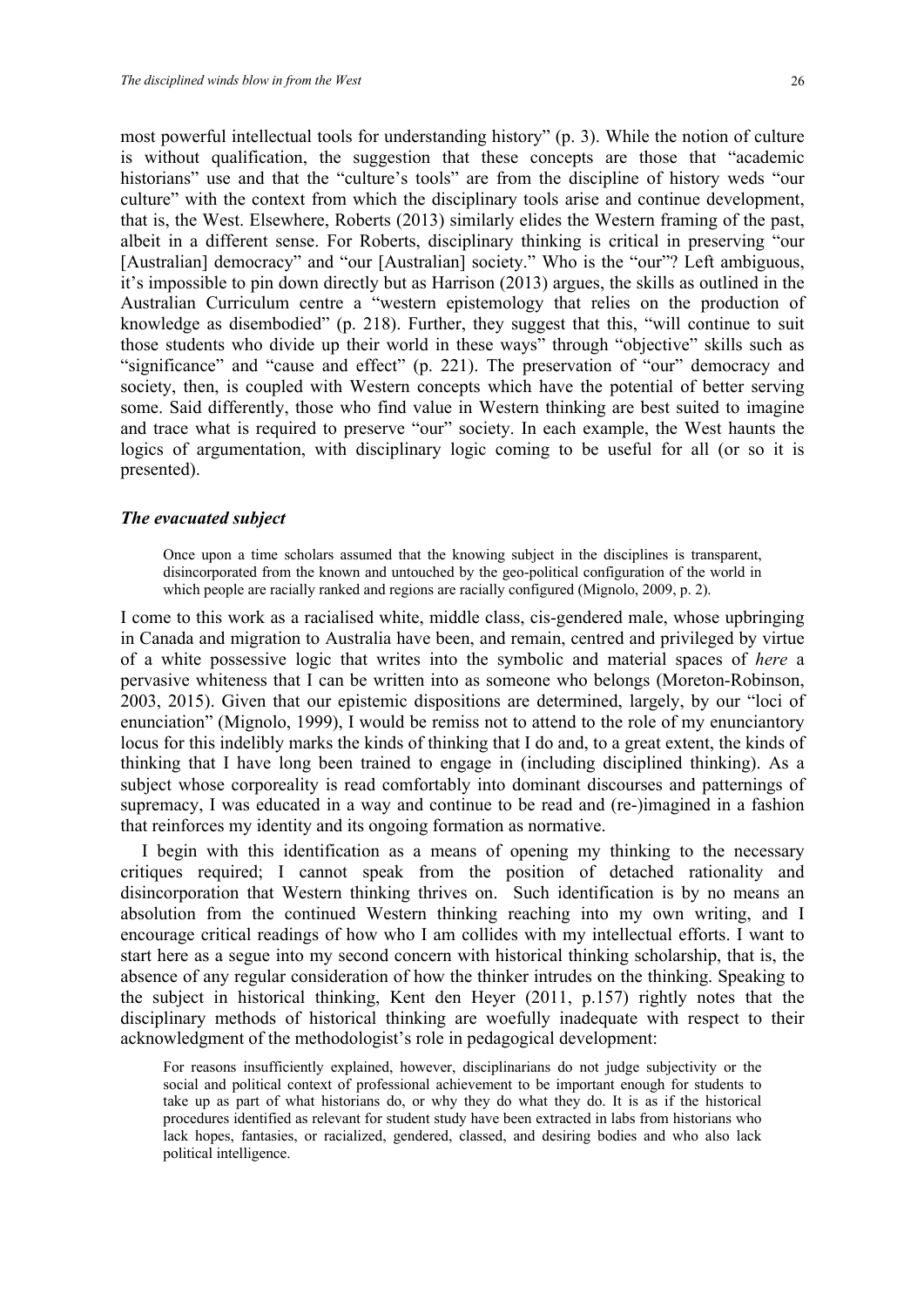This is particularly acute in the articulation of disciplinary logics with the normalisation of whiteness. As Moreton-Robinson (2004) suggests for example, "Australian cultural representations of mateship, egalitarianism, individualism and citizenship are reproduced through disciplinary knowledges that are presented and taught as though they do not have an epistemological connection to whiteness" (p. 87). Such successful articulation of whiteness and disciplinary knowledge is, in large part possible, because of conventional practice in disciplines that insulates the racialised (along with the gendered, classed, and abled) subject from critical consideration. The racialised subject, here, can be and is evacuated from the critical space because it is of no deemed import, something we see with disciplinary thinking work.

Evidence for this claim is seen in the absence of identifications in historical thinking scholarship. Through the articulation of theory and empirical findings, theorists and methodologists conjure their own absence by avoiding consideration of their own cultural, historical and social locatedness as bearing down on their work. Aside from national identifications, considerations of racialised, gendered, classed and settler identifications are often excused from the critical work done. By evacuating the author, the impressions of identification are denied their place as an object of critique. To dispense with any acknowledgement of identity unduly positions the writer, theorists or pedagogue as ancillary or irrelevant. The damage done here is the reproduction of the quintessentially Western idea that knowledge can "just be" independent of the subject-position from which it emanates. An interesting example of this can be seen in explorations of how historical thinking can help understand cultural identity and how it mediates entry into the past. By asking participants to do this kind of work, there is an opportunity for the scholar to do the same. Yet, in varied studies of cultural and ethnic identity, this isn't the case. In some work, identification and an account of the influence of the theorist is absent (Barton & Mccully, 2005; Levstik, 2001; Seixas, 1993) or, in some circumstances, it is acknowledged but in a rather cursory fashion (Peck, 2010, 2011). As Pinar (2009) reminds us, the absence of the "I" is an act of concealment, that is, it evades attention that needs to be paid to the, "subjectivity [that] gets smuggled back in as that detached omniscient observer" (p. 193). Inquiry into the role of individual or collective identity as it pertains to the past, then, is potentially deemed relevant for the learner reading the past but not for the detached methodologist engaging in the development of tools for those very students.

#### **Broadening engagements with the past**

Above, I argue that historical thinking scholarship theorises history education blind to the epistemic, cultural and subjective circumstances of its existence and its theorisers. Such a critique could rightly be countered with a request for an alternative which is a reasonable response. However, I'm reticent to do so for any alternative can only be of value within certain epistemic and ontological contexts; to offer an alternative that can supplant historical thinking (or even complement it in all cases) risks, falsely so, conveying the idea that the problem with historical thinking is solely its conceptual base when rather, it is (in part) the implied universality. However, in light of my second primary critique – the evacuation of the thinker – I do think there is space for different ways of seeing and working in relation to the past that principally acknowledges that students come with different ways of organising historical, social, and cultural knowledge.

As argued, neglecting consideration of the "who" of our pedagogical theorisations forgets that who we are in the making of the past is key. Indigenous students, for example, negotiate a "cultural interface" that reminds us of the problems with epistemic reduction for this is a space where "lived immersion reveals the presence of both [Western and Indigenous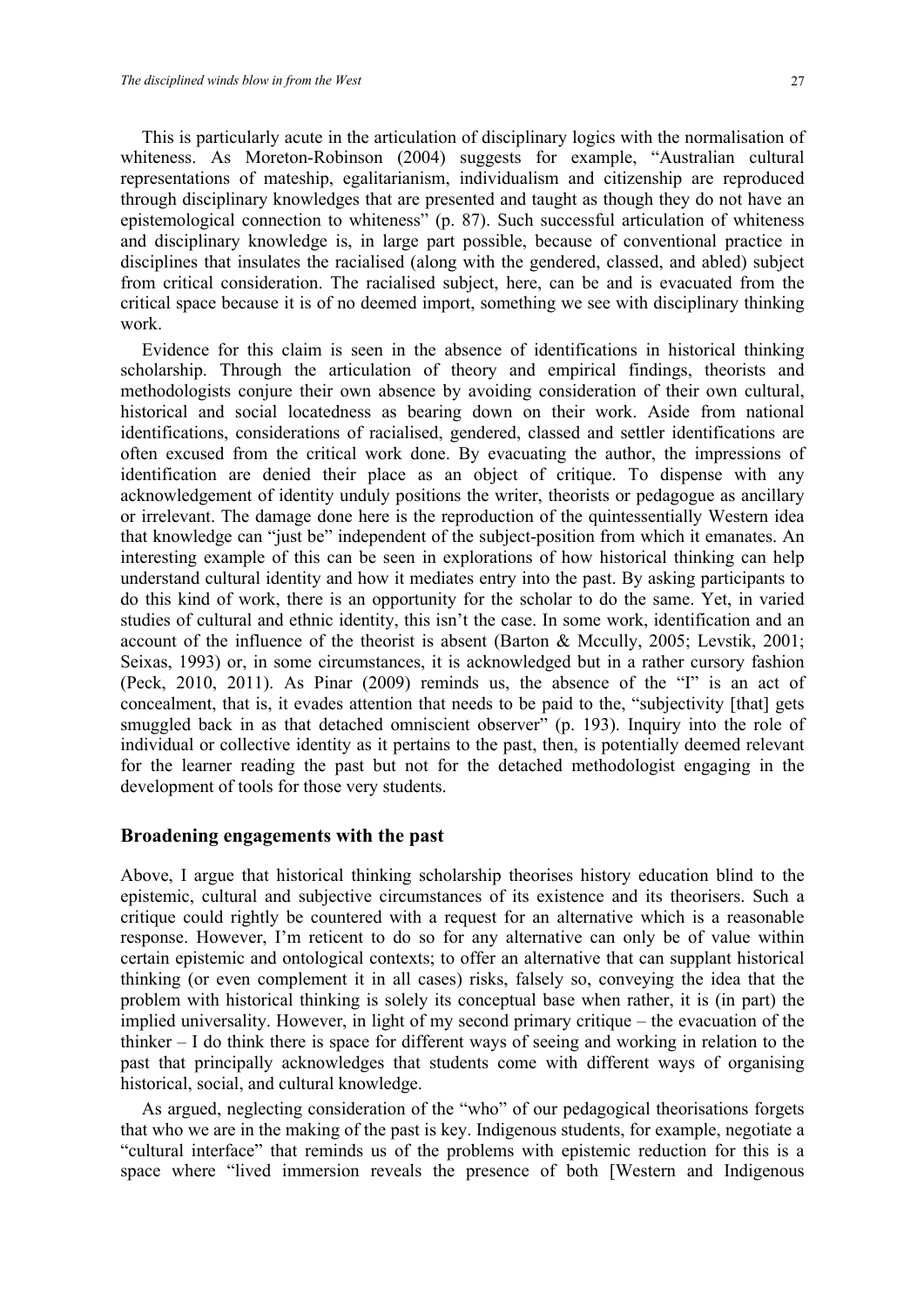knowledge systems] and the historical contingency of knowledge practice (Nakata, 2010, p. 56). Nakata (2002) further suggests that the interface "as a place of constant tension and negotiation of different interests and systems of Knowledge means that both must be reflected on and interrogated" (p. 286). This is particularly critical since, as Nakata (2007) suggests, much of our possible engagement with Indigenous knowledge is filtered and constructed through Western disciplinary practice; translation works to fit Indigenous ways of knowing into Western frames precluding such reflection. While more carefully positioning the author of pedagogical practice and theorisation, in no way, operates as a panacea or a guarantee of new spaces of reflection, surfacing the writer of practice opens this work for critique and makes evident the "translator" and the necessary interrogation not just of the past itself but the means of entering it. In settler-colonial contexts where history has for too long been written about Indigenous peoples from the falsely assumed vantage point of epistemic distance, calling attention to the contingency of practice and the role of teachers and scholars as the authors of methods opens the reflective and critical space to consider not just the *what* of the past but also the *how*.

Opening up conversations of the past in our classroom to be inclusive of the epistemological diversity of the past's very construction allows for a pedagogical practice that is attentive to the multiple entry points into the past. This, most certainly, has to be locally specific; this is not to suggest that we focus exclusively on local history but rather that our engagements with the past need to be grounded in local conceptions that may not fit neatly into universalising knowledge traditions. In Australia, the inclusion of the 'Aboriginal and Torres Strait Islander Histories and Cultures' cross-curriculum priority, a curricular priority infused throughout subject areas, offers itself as a potential vector for this kind of work in recognising that non-Western knowledge is critical in our pedagogical endeavours. While this is the case, the organisation of history through disciplinary logics as the intellectual frame for constructing the past routes any possibilities here through Western approaches to the past, effectively colonising entry into Indigenous ways of knowing. A resolution, then, requires either (a) a reimagining of curriculum to be relational from its foundation or; (b) concerted efforts by schools to teach the methods of historical thinking as a possible way of knowing, not *the* way of knowing, emphasising how historical thinking is a way of knowing created by certain people whose vision of the past undoubtedly frames what they can know. Or, in the language of historical thinking, the writers of its methods also have perspectives about the past and students need to be availed of these.

#### **Conclusion**

I offer my case here not as a combative proposition but rather a starting point to more meaningfully theorise the foundations of history education beyond the contemporary impulse to orbit our thinking around Western disciplined approaches. That disciplinary thinking quickly becomes the de-facto framework in history (or *de jure* in places such as Australia where it is now written into the national curriculum) is dangerous when this slippage does not recognise that other modes of existing in relation to the past can also be helpful.

It should be noted that historical thinking has a particular place and warrants one by virtue of its ability to focus inquiry into the past in ways that are robust and pedagogically operational. Historical thinking can be *a way* into the past but we can't rightly allow it to monopolise the pedagogical space. This poses a challenge for pedagogical efforts, one that I can't resolve other than to suggest that scholarly commitments to make historical thinking the quintessential and most robust means of entry into the past require a moment of suspension and internal critique of the command over the past that is (implicitly) demanded. At the very least, commitments need to be made to deny any one method exclusive control over historical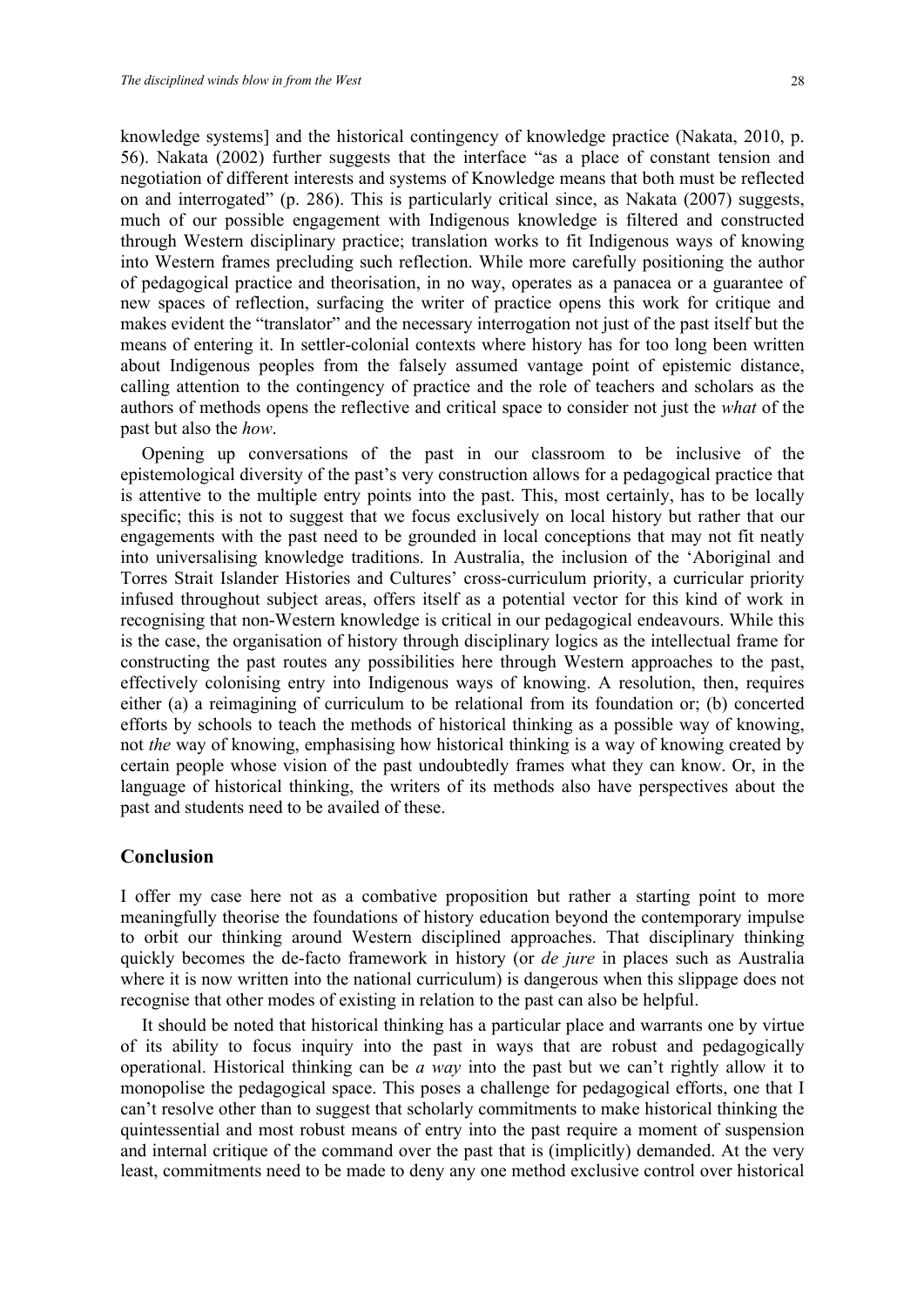work, particularly when that method makes claims at (or lends itself to) universal applicability and ignores the role of the subject in thinking. When we do this, we allow for better, more ethical and culturally aware approaches to the past.

#### **References**

- Alcoff, L. (2017). Philosophy and philosophical practice: Eurocentrism as an epistemology of ignorance. In I. Kidd, J. Medina, & G. Pohlhaus Jr. (Eds.), *The Routledge Handbook of Epistemic Injustice* (pp. 397–408). New York, NY: Routledge.
- Barber, J. (1982). *Superhistorians*. New York, NY: Charles Scribner's Sons.
- Barton, K. C., & Mccully, A. W. (2005). History, identity, and the school curriculum in Northern Ireland: an empirical study of secondary students' ideas and perspectives. *Journal of Curriculum Studies*, *37*(1), 85–116.
- Becher, T. (1989). *Academic tribes and territories: Intellectual enquiry and the cultures of disciplines*. Bristol, PA: Open University Press.
- Boldt, A. (2014). Ranke: objectivity and history. *Rethinking History*, *18*(4), 457–474.
- Brownlie, R. (2009). First Nations perspectives and historical thinking in Canada. In A. Timpson (Ed.), *First Nations, first thoughts: The impact of Indigenous thought in Canada* (pp. 21–50). Vancouver, B.C.: UBC Press.
- den Heyer, K. (2011). History education as a disciplined "ethic of truths." In P. Clark (Ed.), *New possibilities for the past: Shaping history education in Canada* (pp. 154–172). Vancouver, B.C.: UBC Press.
- Drake, F., & Brown, S. (2003). A systematic approach to improve students' historical thinking. *The History Teacher*, *36*(4), 465–489.
- Ercikan, K., & Seixas, P. (2015). Issues in designing assessments of historical thinking. *Theory Into Practice*, *54*(3), 255–262.
- Fallace, T., & Neem, J. N. (2005). Historiographical thinking: Towards a new approach to preparing history teachers. *Theory & Research in Social Education*, *33*(3), 329–346.
- Freebody, P. (2006). *"Obedience, learning, virtue, and arithmetic": Knowledge, skill and disposition in the organisation of senior schooling* (p. 32). Retrieved from https://www.qcaa.qld.edu.au/downloads/publications/snr\_syll\_rv\_ppr\_obed\_learn.pdf
- Gardner, H., & Boix-Mansilla, V. (1994). Teaching for understanding in the disciplines-and beyond. *Teachers College Record*, *96*(2), 198–218.
- Gee, J. P. (2012). *Social linguistics and literacies: Ideology in discourses* (4th ed.). New York, NY: Routledge.
- Grosfoguel, R. (2007). The epistemic decolonial turn: Beyond political-economy paradigms. *Cultural Studies*, *21*(2–3), 211–223.
- Hall, S. (1992). The West and the rest: Discourse and power. In S. Hall & B. Gieben (Eds.), *Formations of modernity* (pp. 276–331). Cambridge, UK: Polity Press.
- Harrison, N. (2013). Country teaches: The significance of the local in the Australian history curriculum. *Australian Journal of Education*, *57*(3), 214–224.
- Hirst, P. (1974). *Knowledge and the curriculum: A collection of philosophical papers*. London, U.K.: Routledge & Kegan Paul Ltd.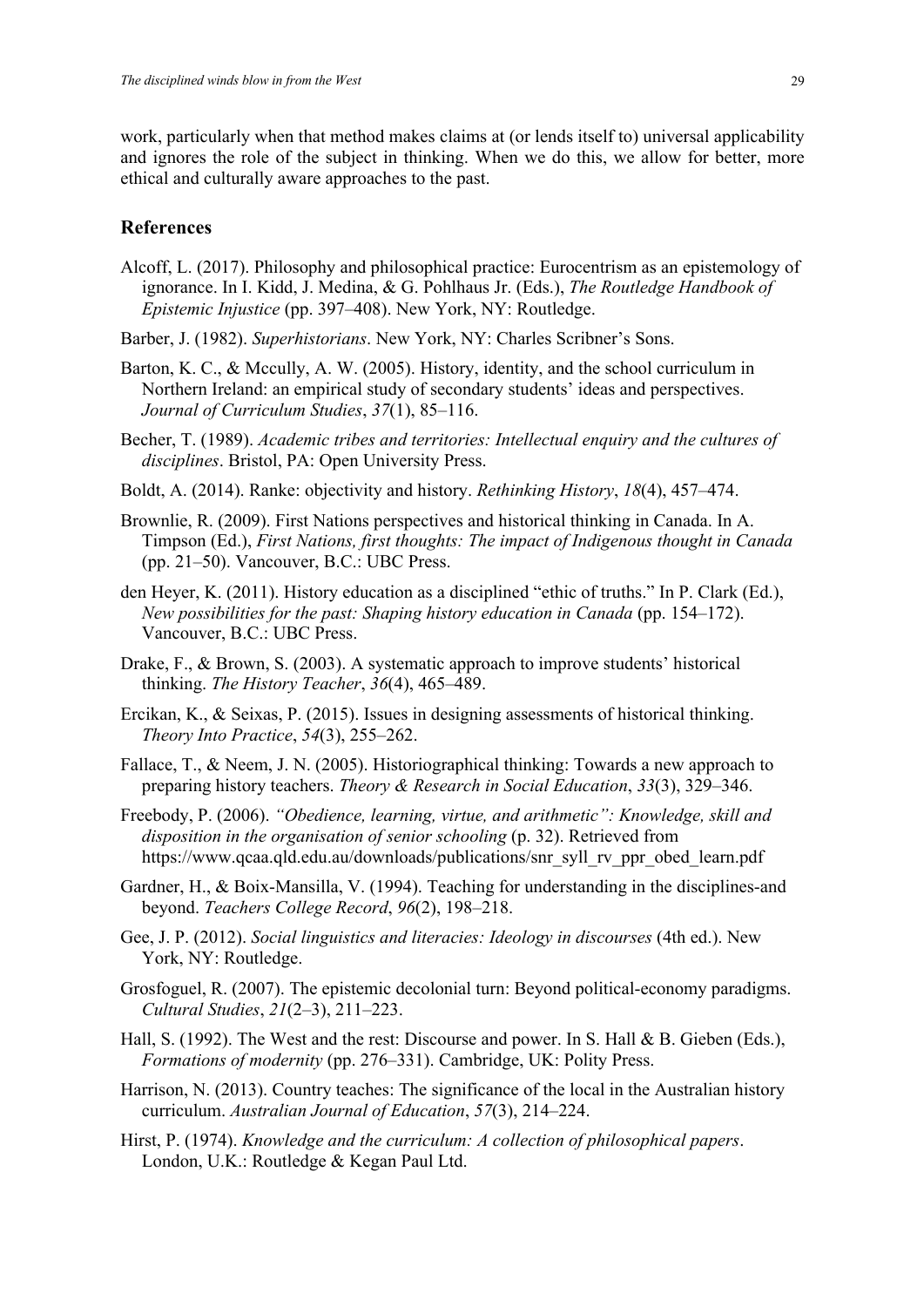- Krishnan, A. (2009). *What are academic disciplines? Some observations on the disciplinarity vs. interdisciplinarity debate* (p. 57). Retrieved from: http://eprints.ncrm.ac.uk/783/1/what are academic disciplines.pdf
- Lévesque, S. (2008). *Thinking historically: Educating students for the twenty-first century*. Toronto, ON: University of Toronto Press.
- Lévesque, S. (2011). What it means to think historically. In *New possibilities for the past: Shaping history education in Canada* (pp. 115–138). Vancouver, B.C.: UBC Press.
- Levstik, L. (2001). Crossing the empty spaces: Perspective taking in New Zealand adolescents' understanding of national history. In O. L. Davis Jr., E. A. Yeager, & S. J. Foster (Eds.), *Historical empathy and perspective taking in the social studies* (pp. 69–96). Lanham, MD: Rowman & Littlefield Publishers, Inc.
- Marker, M. (2004). Theories and disciplines as sites of struggle: The reproduction of colonial dominance through the controlling of knowledge in the academy. *Canadian Journal of Native Education*, *28*(1/2), 102–110.
- Marker, M. (2011). Teaching history from an Indigenous perspective: Four winding paths up the mountain. In P. Clark (Ed.), *New possibilities for the past: Shaping history education in Canada* (pp. 97–112). Vancouver, B.C.: UBC Press.
- Mignolo, W. (1999). I am where I think: Epistemology and the colonial difference. *Journal of Latin American Cultural Studies*, *8*(2), 235–245.
- Mignolo, W. (2009). Epistemic disobedience, independent thought and decolonial freedom. *Theory, Culture & Society*, *26*(7–8), 1–23.
- Mignolo, W. (2011). *The darker side of western modernity: Global futures, decolonial options*. London, U.K.: Duke University Press.
- Moreton-Robinson, A. (2003). I still call Australia home: Indigenous belonging and place in a white postcolonising society. In S. Ahmed, C. Castañeda, A. Portier, & M. Sheller (Eds.), *Uprootings/regroundings: Questions of home and migration* (pp. 23–40). New York, NY: Berg Publishing.
- Moreton-Robinson, A. (2004). Whiteness, epistemology and Indigenous representation. In A. Moreton-Robinson (Ed.), *Whitening race essays in social and cultural criticism* (pp. 75– 88). Canberra, ACT: Australian Studies Press.
- Moreton-Robinson, A. (2015). *The white possessive: Property, power, and Indigenous sovereignty*. Minneapolis, MN: University of Minnesota Press.
- Nakata, M. (2002). Indigenous Knowledge and the Cultural Interface: Underlying issues at the intersection of knowledge and information systems. *IFLA Journal*, *28*(5–6), 281–291.
- Nakata, M. (2007). The cultural interface. *The Australian Journal of Indigenous Education*, *36*(S1), 7–14.
- Nakata, M. (2010). The Cultural Interface of Islander and Scientific Knowledge. *The Australian Journal of Indigenous Education*, *39*(S1), 53–57.
- Nandy, A. (1995). History's forgotten doubles. *History and Theory*, *34*(2), 44–66.
- Peck, C. (2010). "It's not like [I'm] Chinese and Canadian. I am in between": Ethnicity and students' conceptions of historical significance. *Theory & Research in Social Education*, *38*(4), 574–617.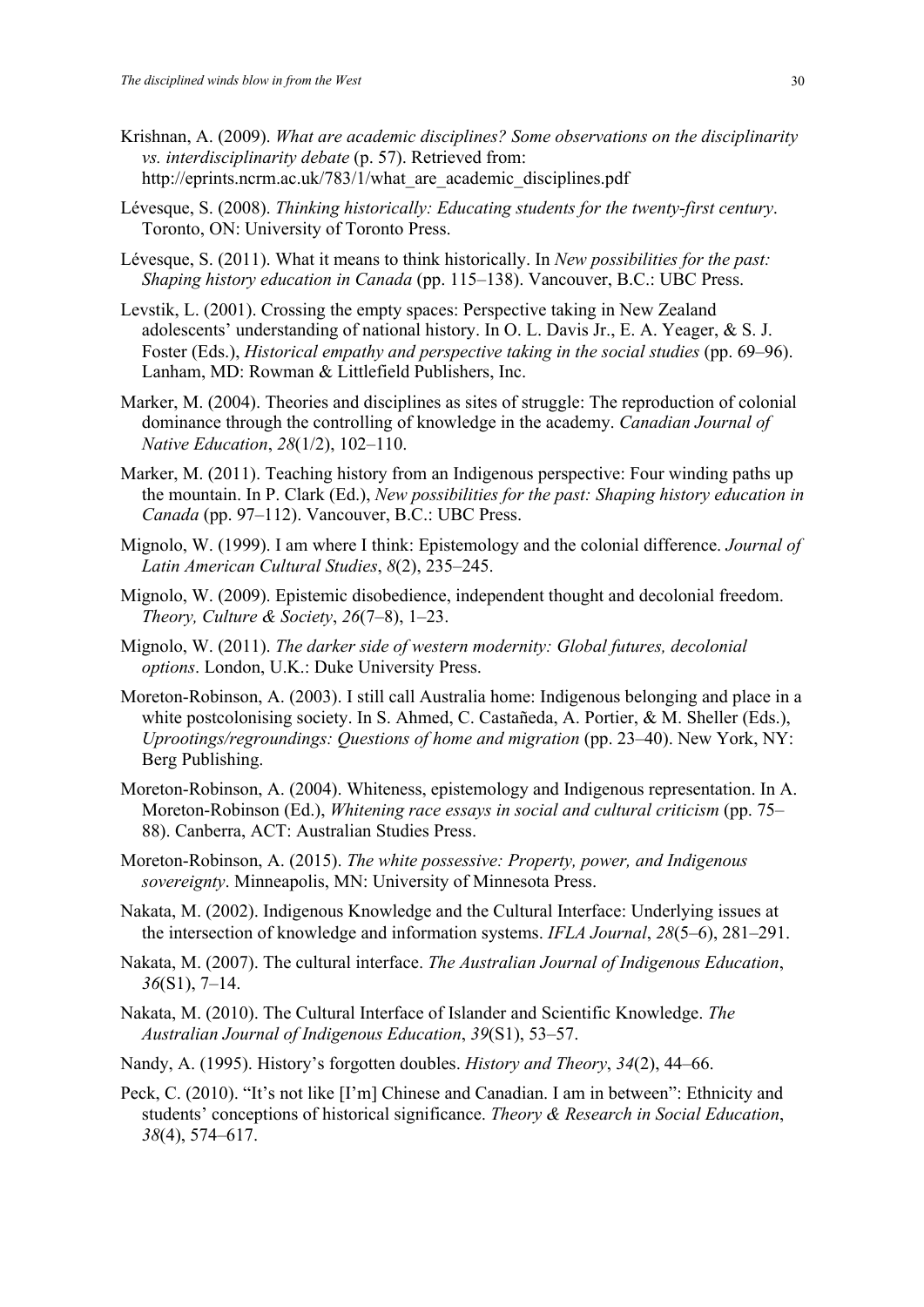- Peck, C. (2011). Ethnicity and students' historical understandings. In P. Clark (Ed.), *New possibilities for the past: Shaping history education in Canada* (pp. 305–324). Vancouver, B.C.: UBC Press.
- Pinar, W. F. (2009). The unaddressed 'I' of ideology critique. *Power and Education*, *1*(2), 189–200.
- Pollock, S. (2014). The poverty and possibility of historical thinking: An overview of recent research into history teacher education. In R. Sandwell & A. von Heyking (Eds.), *Becoming a history teacher: Sustaining practices in historical thinking and knowing* (pp. 60–74). Toronto, ON: University of Toronto Press.
- Post, R. (2009). Debating disciplinarity. *Critical Inquiry*, *35*(4), 749–770.
- Roberts, P. (2013). Re-visiting historical literacy: Towards a disciplinary pedagogy. *Teaching History*, *47*(2), 27–35.
- Sandwell, R., & von Heyking, A. (2014). Introduction. In R. Sandwell & A. von Heyking (Eds.), *Becoming a history teacher: Sustaining practices in historical thinking and knowing* (pp. 3–10). Toronto, ON: University of Toronto Press.
- Seixas, P. (1993). Historical understanding among adolescents in a multicultural setting. *Curriculum Inquiry*, *23*(3), 301–327.
- Seixas, P. (2012). Indigenous historical consciousness. In M. Carretero, M. Asensio, & M. Rodríguez-Moneo (Eds.), *History education and the construction of national identities* (pp. 125–138). Charlotte, N.C.: Information Age Publishing, Inc.
- Seixas, P. (2017a). Historical consciousness and historical thinking. In *Palgrave*
- *handbook of research in historical culture and education* (pp. 59–72). London, U.K.: Palgrave Macmillan.
- Seixas, P. (2017b). A model of historical thinking. *Educational Philosophy and Theory*, *49*(6), 593–605.
- Seixas, P., & Morton, T. (2013). *The big six: Historical thinking benchmarks*. Toronto, ON: Nelson Education Ltd.
- Shulman, L. S. (1981). Disciplines of inquiry in education: An overview. *Educational Researcher*, *10*(6), 5-12+23.
- Sugimoto, C. R., & Weingart, S. (2015). The kaleidoscope of disciplinarity. *Journal of Documentation*, *71*(4), 775–794.
- Tuhiwai Smith, L. (1999). *Decolonizing methodologies: Research and Indigenous peoples*. New York, NY: Room 400.
- Turner, B. S. (2006). Discipline. *Theory, Culture & Society*, *23*(2–3), 183–186.
- Tusting, K., & Barton, D. (2016). Writing disciplines: producing disciplinary knowledge in the context of contemporary higher education. *Ibérica*, *32*, 15–34.
- Yerxa, D. A. (2009). Introduction: History on a large scale. In D. A. Yerxa (Ed.), *Recent themes in world history and the history of the west: Historians in conversation* (pp. 1–12). Columbia, SC: University of South Carolina Press.